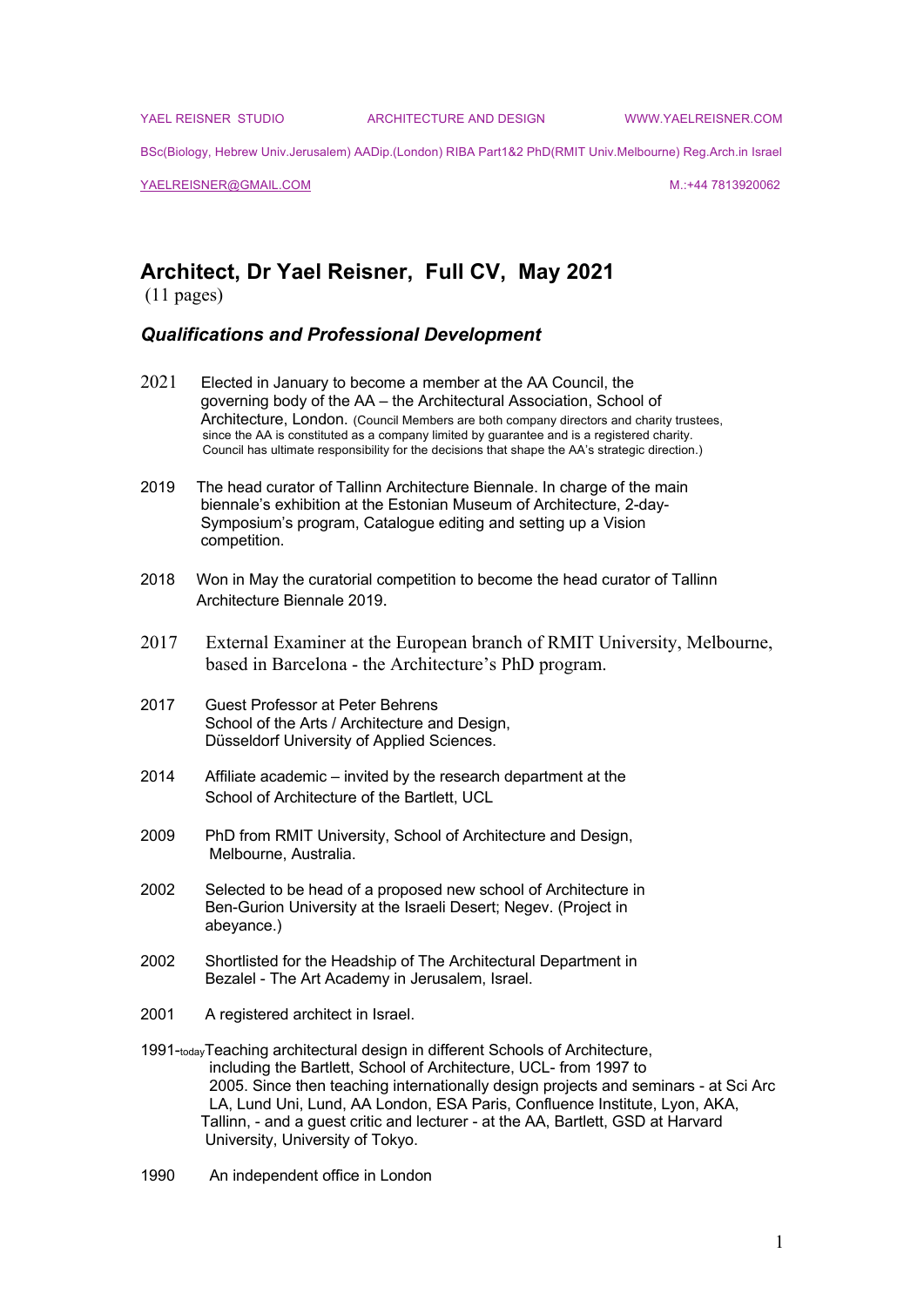- 1988-07 An independent office, Tel-Aviv
- 1987 RIBA Part 2, AA Diploma, The Architectural Association, London
- 1985 RIBA Part 1, Architectural Association, London
- 1982-83 Living in London and West Berlin.
- 1978-82 Environmental Design Department, Bezalel The Art and Design Academy in Jerusalem
- 1977-78 Art History, Tel-Aviv University
- 1974-77 B.Sc (with Honours) in Biology, Hebrew University, Jerusalem

#### *Built Projects & Published written Projects*

- 2019 The installation *Growing Habitats*, at the Tallinn Architecture Biennale 2019, designed together with Barnaby Gunning.
- 2019 Designed, as the TAB 2019's head curator, with Barnaby Gunning (curator assistant), the overall curatorial exhibition, displayed at the Estonian Museum of Architecture, Tallinn.
- 2019 A guest editor of Architectural Design Magazine AD, the September / October issue - published by Wiley, UK. Full Title: *Beauty Matters; Human judgment and the Pursuit of New Beauties in Post-digital Architecture.* Taking an interdisciplinary interest in beauty and its symbiotic relationship with architecture, including neuroscience, mathematics and philosophy.
- 2015 *In The Mirror*, large indoor installation, enhancing music video by spatial projections, built at an art exhibition - **Tomorrows' Party** - in the context of digital and analogue dialogue at work, at the Orange in Taikoo Li Sanlitun, Beijin. Designed together with Barnaby Gunning.
- 2015 *The Gender Equality Ring,* an inflatable installation. An on going project.
- 2015 *Rose Petal Light wall***,** light inflatable for gardens. An on going project.
- 2015 *Orchidacea,* a domestic and public indoor installation. An on going project.
- 2014 *Take My Hand – Rights & Weddings*, a public installation in Placa de la Merce, Barcelona,(4 months) as part of the BCN RE.SET - Catalan festival of freedom.
- 2013 *Embrace I+II***,** second prototype designed for industrial production.
- 2012 *Embrace I +II*, a dining table (seating 7) plus a desk, becoming a larger dining table when combined together(seating 10).
- 2010 Yael Reisner with Fleur Watson, *Architecture and Beauty, Conversations about A Troubled Relationship***, Wiley, 2010** (Translated to Chinese in 2014, by Wiley and Phei, Beijing, Publishing House of Electronics Industry).
- 2004-06 Israel, A House and a Music Pavilion on 5000 sq.m. plot. [not built] Won the 2007 award for the best un-built project in Israel by the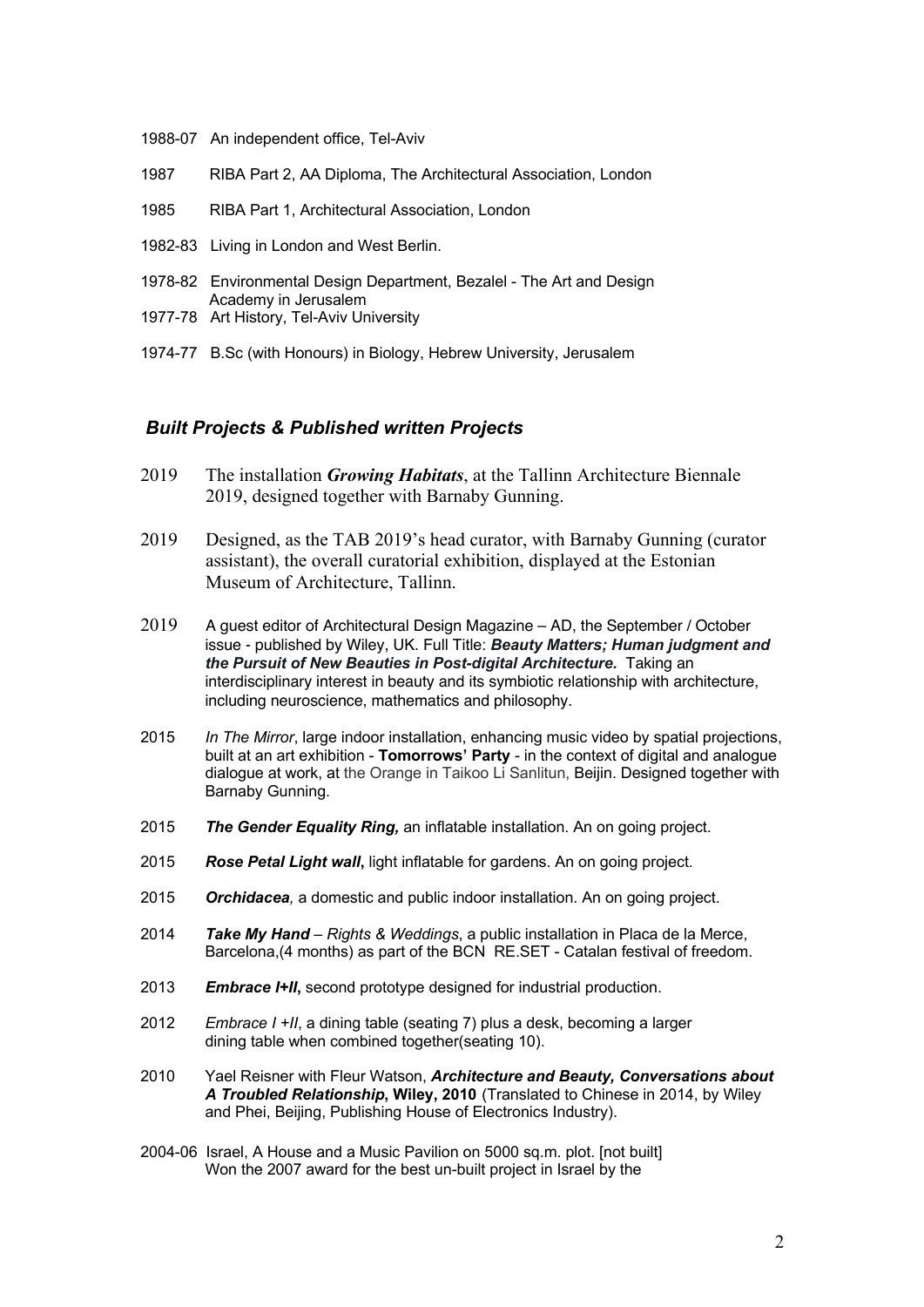'Architecture in Israel Magazine'; AI.

- 2000 Tel-Aviv, 'Shikun Lamed', Burla St.
- 1999 London, Brent, Church Rd.
- 1998 Old Jaffa, Mazal Keshet St. ; 2<sup>nd</sup> stage.
- 1997 Tel-Aviv, He'be'i'yar St.
- 1995 Jaffa, Ruhama St. [designed completed, started on site, yet not built at the end]
- 1994 Tel-Aviv, Zrubavel St.
- 1990 Old Jaffa, Mazal Keshet St.; 1<sup>st</sup> stage.
- 1990 Tel-Aviv, Melchet St.<br>1989 Tel-Aviv Hess St
- Tel-Aviv, Hess St.
- 1988 Jerusalem, Haporzim St.

# *Conferences and Symposiums*

- 2020 A mini-symposium at the AA, on the  $28<sup>th</sup>$  February; Beauty Matters. See its recording at the AA website.
- 2019 TAB 2019' 2-day symposium at the Tallinn Architecture Biennale; *Beauty Matters, Just like Love, It's Real.* In charge of the full program and most of its moderation. See also at www.tab.ee
- 2018 Participating at the architectural research conference *Eurau 18,* Alicante, Spain.
- 2017 Participating at the conference *[Un]timely Aesthetics* at Innsbruck University.
- 2017 Participating at the conference *MORE Congress*; expanding architecture from a gender-based perspective. III International Conference on Gender and Architecture, in Florence University.
- 2015 Participating and giving a lecture at the *Tangible Utopias* conference, invited by

Prof. Volker Giencke, studio3 Institute for Experimental Architecture, in Innsbruck

University.

2013 **A keynote lecture** at the International conference and annual meeting of the

Nordic Association for Architectural Research in collaboration with the Faculty

of Architecture and Fine Arts, Trondheim, Norway, 25 – 27 April 2013, entitled:

#### *Aesthetics, the uneasy dimension in Architecture.*

*2011* Symposium in Tel Aviv University, *Architecture and Beauty, A Troubled*

 *Relationship.* Participants: Zvi Hecker, Will Alsop, Marjan Colletti, and Yael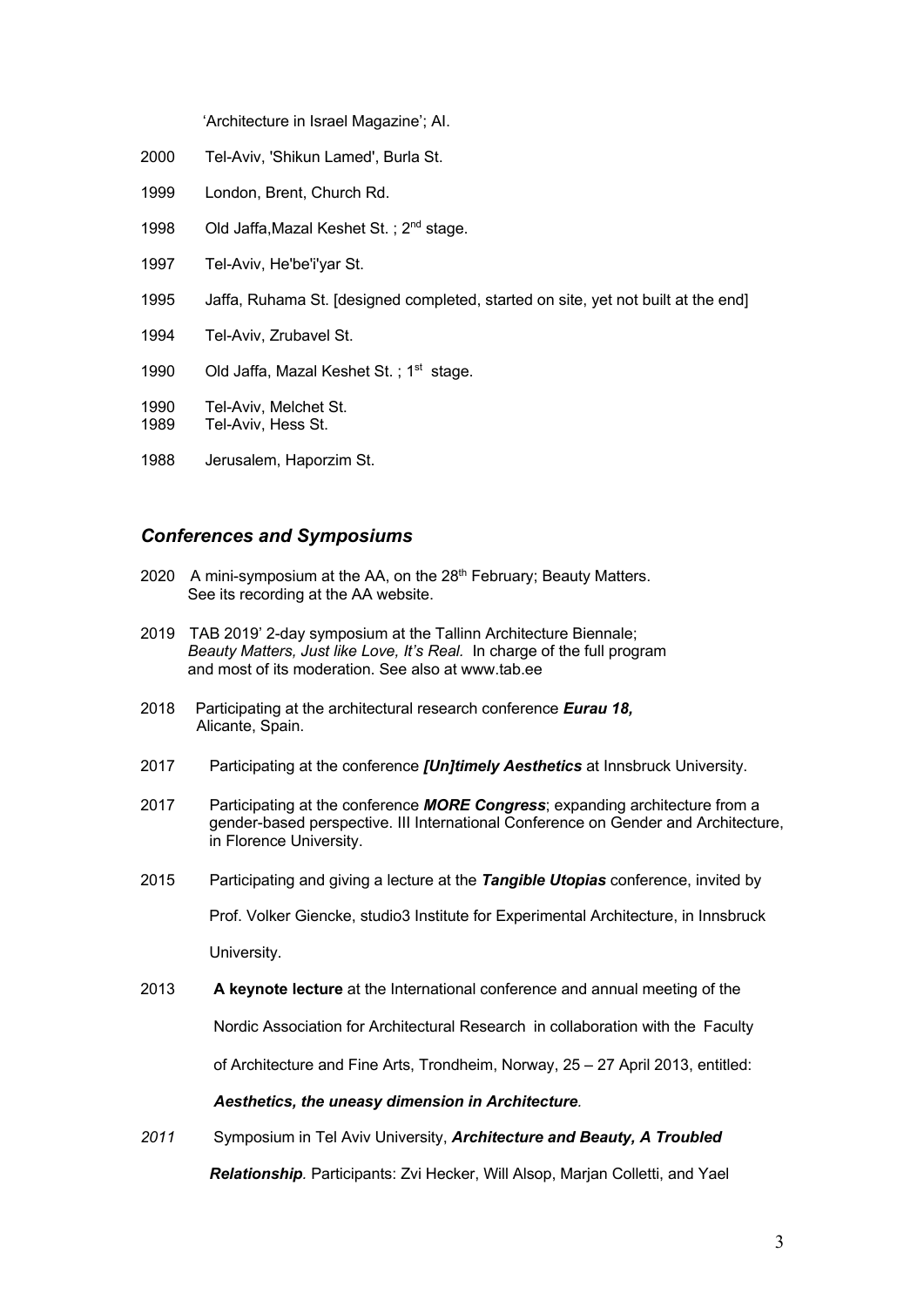Reisner. Moderated by Eran Neuman.

2010 *A* 2-day conference at the Pratt Institute, New York, *Architecture and Beauty;*

1<sup>st</sup> day: A conversation on stage with Frank Gehry moderated with Julie .Lovine

executive editor of *The Architect's Newspaper* and Yael Reisner, followed up by

keynote lecture given by Will Alsop.

2<sup>nd</sup> day: Introductory Lecture given by Yael Reisner, who then moderated a discussion with: Lebbeus Woods, Gaetano Pesce, Peter Cook, Will Alsop, Kolatan- MacDonald and Hernan Diaz Alonso. (November)

- 2010 Symposium at Sci Arc, Los Angeles, *Architecture and Beauty.* Introductory lecture by Yael Reisner, who then moderated a discussion with Frank Gehry, Thom Mayne, Eric Moss, Greg Lynn, Hernan Diaz Alonso and Peter Cook. (September)
- 2010 Two days Conference at Lund University, Sweden, *Architecture and Beauty, A Troubled Relationship.* Lectures given by: Yael Reisner, Zvi Hecker, Sulan Kolatan, Hani Rashid, Greg Lynn, Wolf Prix, Gaetano Pesce and a broadcast with Peter Cook and Frank Gehry from LA, followed by discussion moderated by Morten Lund and Frida Rosenberg. (September)
- 2010 Debate leader at the *Dark Side Club Debates* for Venice Architecture Biennale Preview: *Architecture and Beauty, A Troubled Relationship with Thom Mayne, Peter Cook, Mark Goulthorpe, Nigel Coates, Marjan Colletti, Ricardo deOstos and Matthias Sauerbruch.*
- *2010* Book Launch and Symposium at the Royal Academy of Arts, London*: Architecture and Beauty, Conversations with Architects about A Troubled Relationship,* written by Yael Reisner with Fleur Watson, Published by Wiley, 2010. Panel discussion with Peter Cook, Gaetano Pesce, Will Alsop, and Hernan Diaz Alonso, moderated by Helen Castle, Wiley Executive Editor. (May)
- 2010 The *Sublime Flesh* Symposium, Lecture: *Sublime Depth; Emotional Architecture today.* (April)
- 2010 AIACE 2010 Conference in Istanbul, *Istanbul: Layers of History, Culture, Architecture*. Moderating an Architectural sketching workshop entitled: *Utopias for Istanbul.* (April)
- 2008 *Women's Day 2008 Symposium* in the City of Holon , Israel, with three speakers : Odile Decq, Winka Dubbeldum and Yael Reisner.
- 2006 *'The Shock of the Beautiful'* Conferenceat Bezalel National Art Academy, Jerusalem, Israel. Lecture: *Architecture, imagery, memories and emotions.*
- 2005 The *International Design Symposium* in Oslo, Lecture: *On Emotional Beauty; the Beautiful and the Sublime*.
- 2005 Lecture and a digital show in the Symposium *'inside-out'* in Melbourne, Australia, entitled *Emotional Environments, Spatial Depth and Beauty*
- 1997 Conference on *'Transformation in Architecture'* in Madrid. Discussion participant.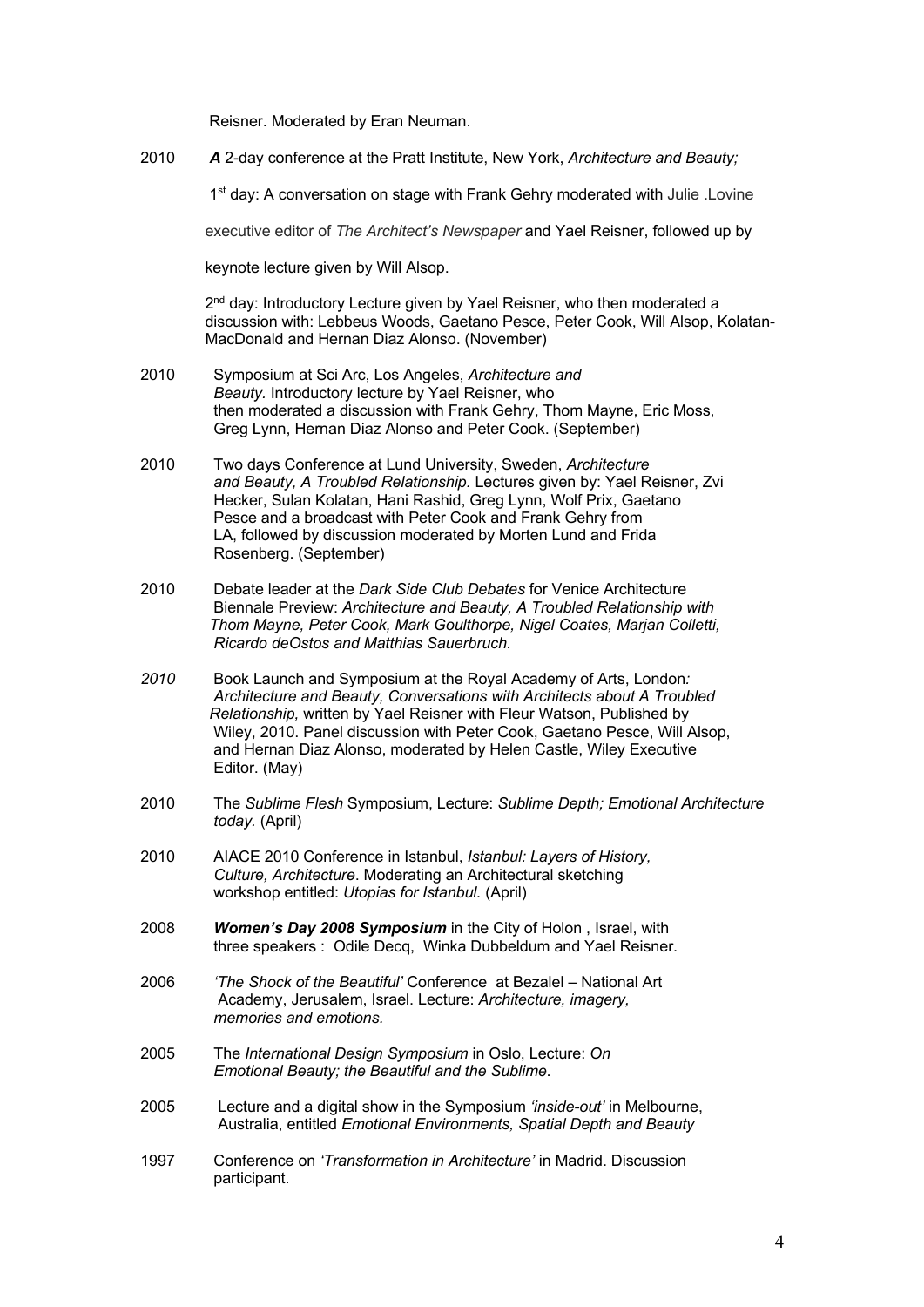# *Teaching positions*

| 2017    | Guest Professorship, teaching architectural design, at PBSA/Architecture-HSD.                                                                                                                                                                                                                                      |
|---------|--------------------------------------------------------------------------------------------------------------------------------------------------------------------------------------------------------------------------------------------------------------------------------------------------------------------|
|         | 2006 -Today Architectural Design workshops and seminars at Lund University in Lund,<br>Sweden, Shenkar in Ramat Gan, Israel, Sci Arc in Los Angeles, Architectural<br>Association - AA in London, ESA in Paris, AKA in Tallinn. See detailed list<br>At the Lectures, Seminars and Workshop section further below. |
|         | 2002-05 UCL-The Bartlett: Unit Master, Diploma Unit 11.                                                                                                                                                                                                                                                            |
| 1996-02 | UCL, Bartlett School of Architecture, M.Arch<br>Course Coordinator (looked after 55-60 students), and a Design Group<br>Tutor.                                                                                                                                                                                     |
| 1994-98 | Senior Lecturer, 1 <sup>st</sup> year coordinator and unit tutor, at Greenwich<br>University, School of Architecture and Landscape Design. (As<br>Coordinator - looked after 110 students and was in charge of the<br>annually teaching program.)                                                                  |
| 1992-94 | Architectural Design at Greenwich University, School of<br>Architecture and Landscape Design: Year 1- Unit Tutor.                                                                                                                                                                                                  |
| 1991-92 | Architectural design at North London polytechnic, (now Metropolitan                                                                                                                                                                                                                                                |

# *Exhibitions and Competitions*

2019 The installation *Growing Habitats*, was **exhibited** at the Tallinn Architecture Biennale 2019, designed together with Barnaby Gunning.

University), School of Architecture: Diploma school part-time students

- 2019 The Tallinn Architecture Biennale **Curatorial Exhibition's design**, at the Estonian Architecture Museum.
- 2015 *In the Mirror,* an indoor large installation **exhibited** in an art exhibition,  *Tomorrow's Party*, in the context of digital and analogue dialogue at work, at the Orange in Taikoo Li Sanlitun, Beijing. Curated by Shang Shang for the Chinese company EE-Media. *Tomorrow's Party* is a pioneering art program initiated by which aims to gather idols, contemporary artists, and musicians to create artworks together, and reflect contemporary pop culture and society.
- 2015 Bologna Shoah Memorial **competition,** April. The Snape Maltings' playful sculpture competition, UK- June. (My project 's title: The Selfish Giant.
- 2015 Helsinki, Kiasma, the contemporary art museum's **competition** for two art installations at its garden. (My chosen titles were: *The Forest Project*, and *The Ring of Gender Equality*.) September.
- 2014 The Orchidacea Instalaltion, for the **competition** run by COLLECT, October.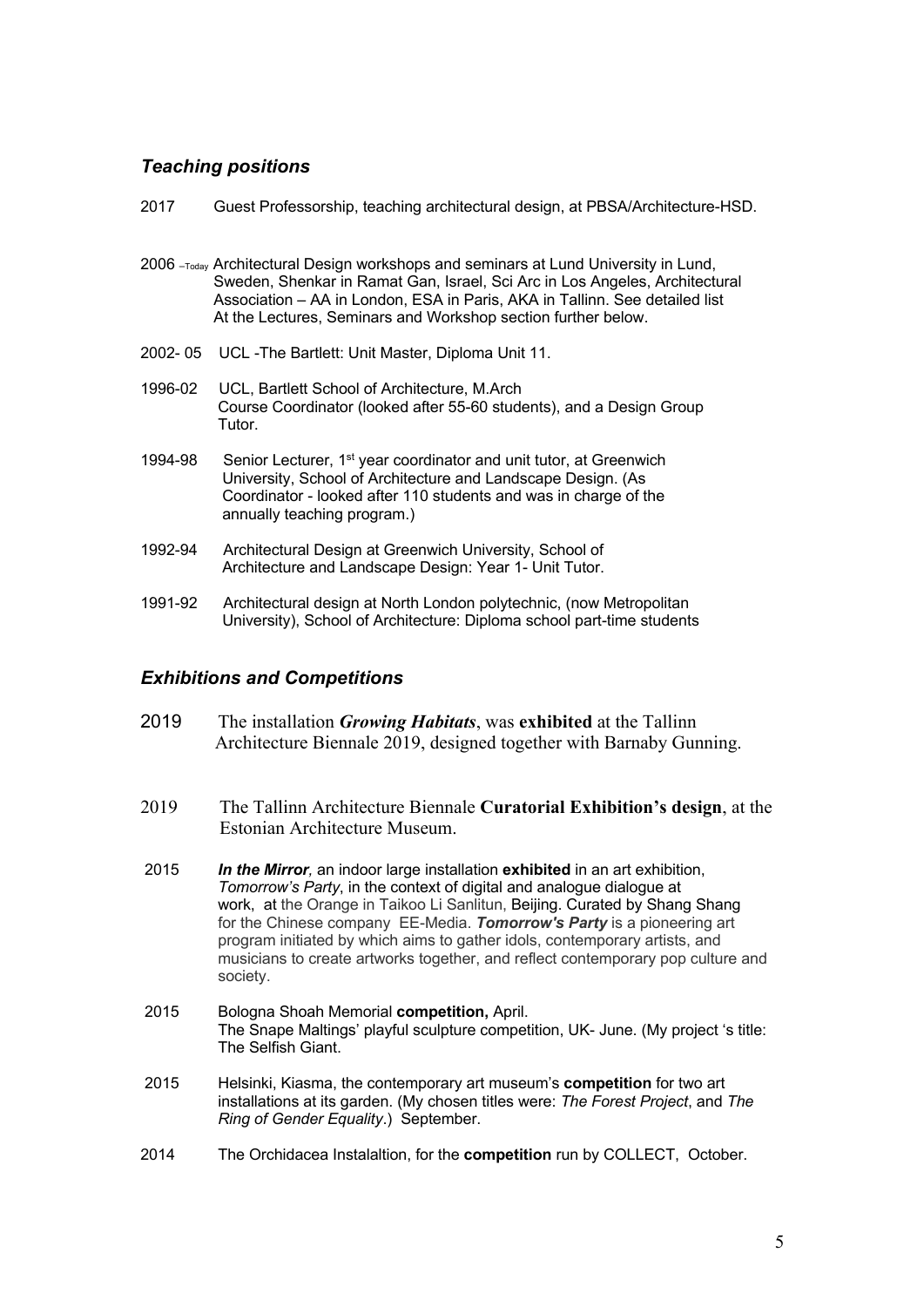- 2014…… .Enric Miralles Foundation, Gallery, Barcelona, *Take My Hand – Rights & Weddings*. **Exhibition** of the Installation's design process, prints, the plants involved-Labularia maritime, and a 1:100 model of the installation made of plywood and balsa.
- 2013 Royal Academy of Arts, London **The Summer Exhibition**; *Variation on Pipe Dreams with Sweet Sweet Bulbs;* A plaster relief with a miniature fresco, mounted on engraved plywood, in collaboration with the artist Dee Ferris.
- 2012 Project submitted for the **competition**: The Israeli National Library, Jerusalem. (Stage 1, April 2012) designed by ALL Design with Yael Reisner and NIR-Kutz architects.
- 2011 Royal Academy of Arts, London **The Summer Exhibition**; *In The Fade,*  in collaboration with the artist Dee Ferris.
- 2010 Project submitted for the **competition** *A room for London*, announced by Living Architecture, entitled: *A Room with Five Views,* together with Bernd Felsinger(Architect), Dee Ferris(Artist), Atelier One(Structural Eng.), Paul Gillieron(Acoustic Design), Jason Bruges Studio(interactive Studio).
- 2010 Exhibition at the AIACE conference in Istanbul *Istanbul: Layers of history, culture, architecture*; Reisner's exhibit: *Sublime Depth.*
- 2007 **Won the 2007 award for the best un-built project** in Israel by the 'Architecture in Israel Magazine'; AI.
- 2006 Royal Academy of Arts, London **The Summer Exhibition**; *'Music Pavilion'*.
- 2005 Royal Academy of Arts, London **The Summer Exhibition**; *Beauty and Emotions.*
- 2005 **Digital Show** in the 'inside-out' Symposium's Gallery, Melbourne, Australia.
- 2002 An Outdoor **Digital Show**. Alicante University, Spain
- 1993 Won the 4th place and **awarded a commendation** in the International **Competition** organized by RIAS for a project to be built; *The Holly Island Competition,* for a Tibetan Buddhist Monastery in Scotland. (Holy Island is opposite Aran island, Scotland.)
- 1991 An **exhibition** at the Ami Steinitz Contemporary Art Gallery, Tel-Aviv. A  **one woman show**, entitled *On the Horizon, Extending Tel Aviv Promenade into the Sea.*
- 1990 An **exhibition** at the Julie M. Gallery, Architecture and Art: A Mutual Feedback; four exhibitors - two architects along with two artists - Zvi Hecker, Yael Reisner, Oswaldo Romberg and Nahum Tevet.
- 1990 An **exhibition** at the Ami Steinitz Contemporary Art Gallery, Tel-Aviv, Inaugural Show
- 1989 An **international exhibition** at the Israel Museum, 'Architecture On Paper'; work entitled *A Proposal for Luciano Berio House and Studio in a wheat field in the Po valley, Italy*; three large panels. (mix media; a skecth with black felt pen on paper, black ink lines – plans and sections on acetate, a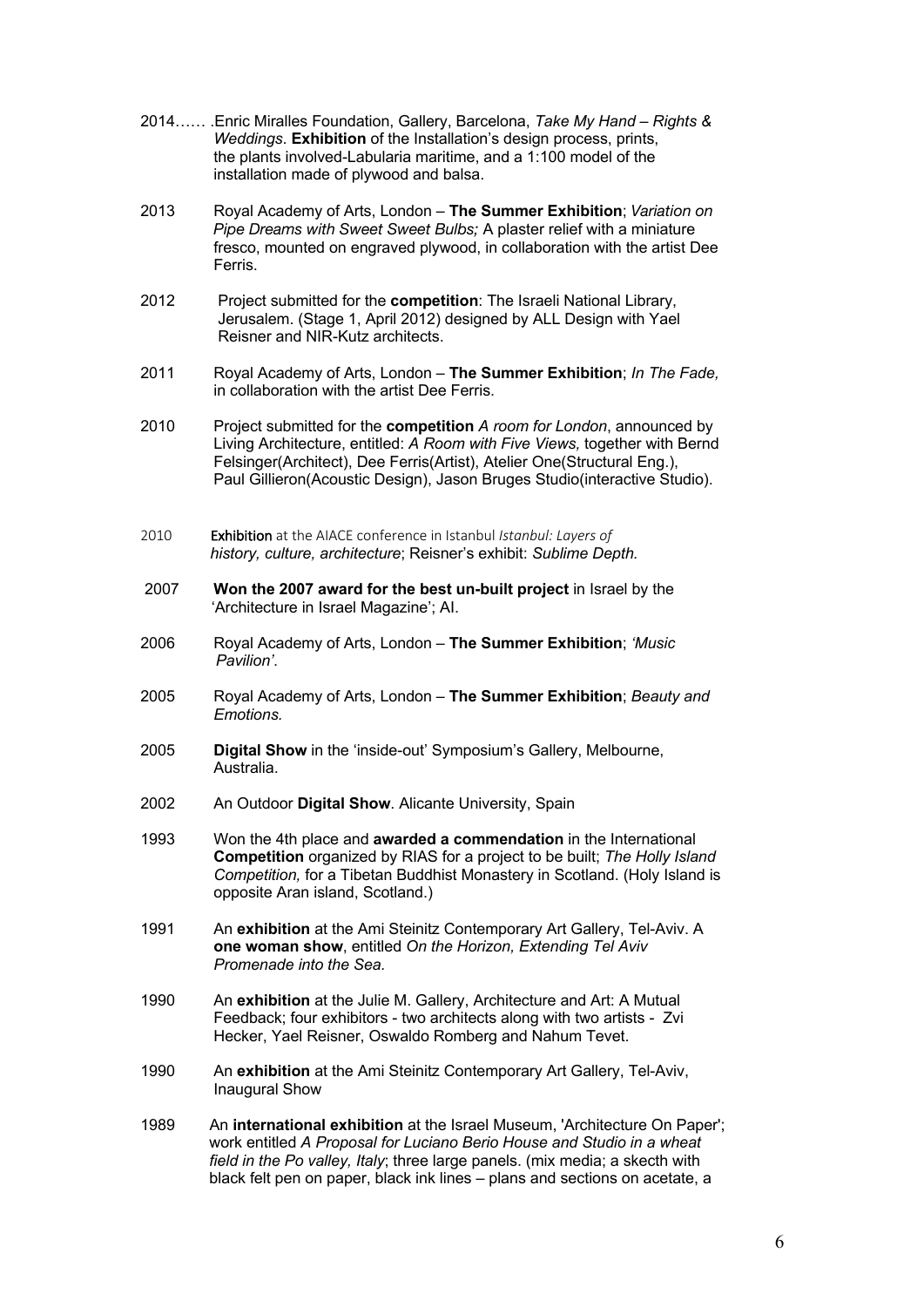relief made of plastic sheet covered with pastel and chalk, balsa wood, copper tubes and metal thin rods). An Exhibition including Eric Mendelshon, Adolfo Natalini,Norman Foster, Peter Cook, Mario Merz, Zvi Hecker to mention few. Jerusalem, Israel.

1989 An **exhibition** at the Kalisher Gallery, Tel-Aviv - Work by six architects selected by artists, including Zvi Hecker, Keren Weiner, Mark Bobrovitz, and other two.

### *Curatorial work*

- 2019 Head curator of the Tallinn Architecture Biennale 2019, curating the main exhibition at the Estonian Architecture Museum, the 2-day Symposium at the Tallinn's Cultural Hub, the TAB 2019's Catalogue, and the Vision Competition.
- 2012 *Turing the Tables* at *Great Western Studio*, London.
- 2011 *Turing the Tables* at *TESTBED1,* Battersea, London.Thirteen new tables designed by architects, six of them were especially designed for the exhibition.
- 2009- A submitted proposal was accepted by the Design Muse um, London, for a *Gaetano Pesce's Retrospective Exhibition*.

# *List of Publications*

- 2020 *In Architecture – Beauty Does Matter.* An article written for the Sri Lanka architecture magazine, entitled: Reboot, November's issue, edited by Gihan Karunaratne.
- 2020. An interview by Arian Lehner at the Austrian Magazine "architektur.aktuell", November.
- 2019 Tallinn Architecture Biennale 2019's catalogue; *Beauty Matters, The Resurgence of Beauty.*
- 2019 AD Issue of Sep./Oct. 2019, *Beauty Matters; Human judgment and the Pursuit of New Beauties in Post-digital Architecture.* Guest editor
- 2019 *Take my Hand*, selected to the book: *Bubbletexture, Inflatable Architecture and design*, Phaidon.
- 2016 *Take My Hand,* selected to the book: *Nanotecture, Tiny Built Things,* Phaidon.
- 2015 *Take my Hand* an article about it at the Austrian Magazine *Architektur-Text.*
- 2015 *Take my Hand*, is covered in the AD May 2015 Magazine issue , *Pavilions, Pop Ups and Parasols*, by the guest editors: Leon van Schaik and Fleur Watson.
- 2014 A Chinese translation of my book: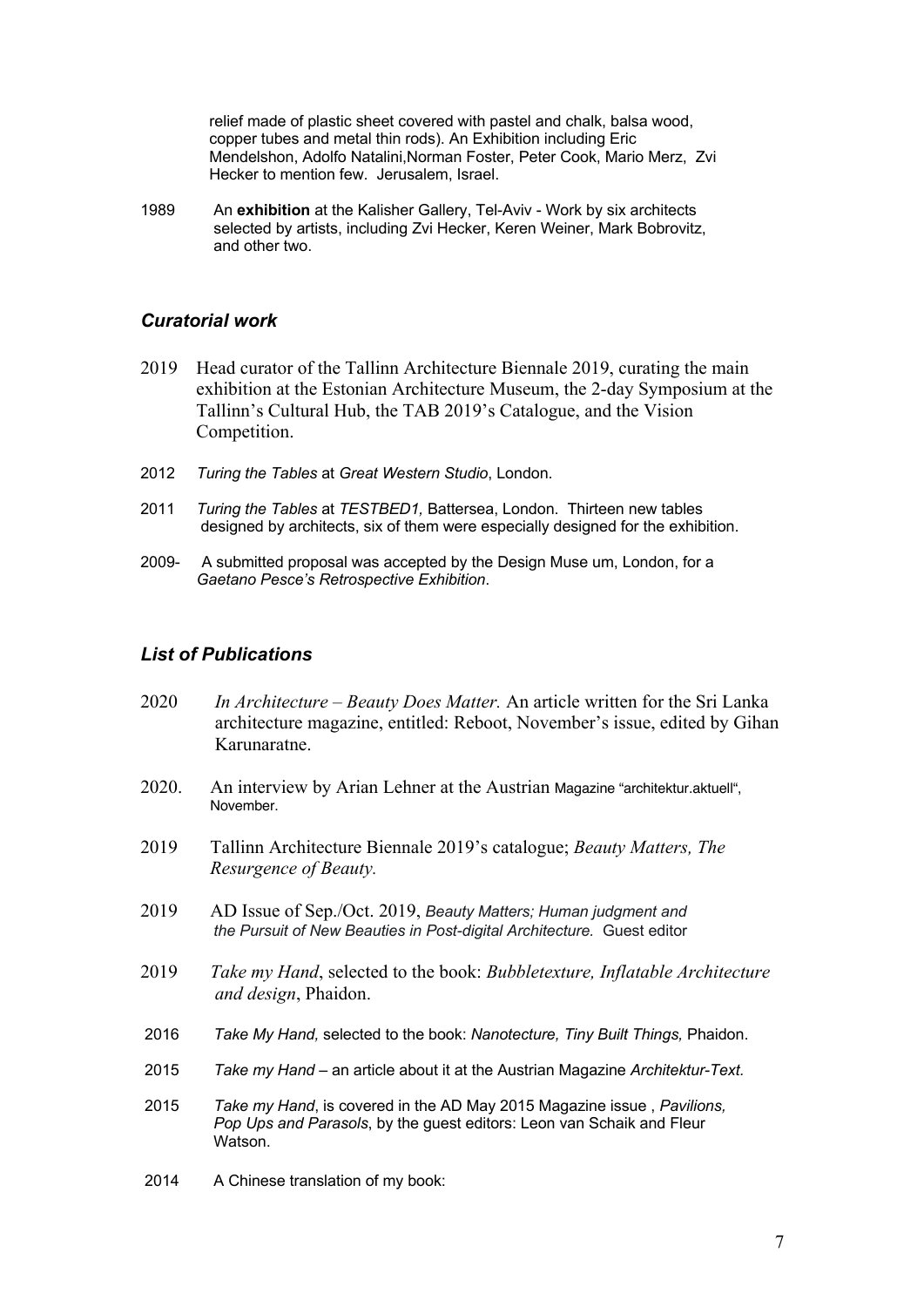*Architecture and Beauty, Conversations with Architects about A Troubled Relationship, by* Yael Reisner with Fleur Watson, Wiley, China 2014

- 2013 Introduction for a new book written by Peter Wilson (including his texts & drawings). published in 2013 in Spanish by Ediciones Asimétricas, Madrid.
- 2013 AR magazine, Feb.2013, Reviews/ Book review: *Sketches* by Zvi Hecker, Hatje Cantz, 2012.
- 2012 AA files, Curating Architecture; an article titled*: In the world of architecture today it seems a book, an exhibition, a symposium, could be all categorized as Curating Architecture, Aug. 2012*
- 2010 BD weekly magazine, UK, 10.9.2010; Debate; *Do architects have a problem with Beauty? - Yes.*
- 2010 August, Architectural Review Magazine, UK, *VIEW column* by Yael Reisner: *Without emotion there can be no beauty in architecture.*
- 2010 Critical review of *Way Out West* project by Peter Cook, for the *Un-built Berlin* exhibition's catalogue, edited and published by the curator Carsten Krohn.
- 2010 Yael Reisner with Fleur Watson, *Architecture and Beauty, Conversations with Architects about A Troubled Relationship,* Wiley, UK, 2010 (April)
- 2010 *Diving into the Depth-Scape; Exuberance and Personalities,* Architectural Design Magazine, (AD), Wiley UK, edited by Dr. Marjan Colletti on the theme : *Exuberance: New Virtuosity in Contemporary Architecture* (March)
- 2007South Bank University, London : LSBU Review (book of lectures)
- 2006 AI Magazine; Architecture of Israel, no. 64, Feb. 2006, Israel, p.40 ; *A house and a pavilion.*
- 2005 Critical review of: *marcosandmarjan: interfaces/intrafaces* iCP (Institute for Cultural Policy), Hamburg; 10 September to 13 October 2005.
- 2005 Summer Show Catalogue Dipl. Unit 11 Bartlett School of Architecture, UCL.. (June)
- 2004 Venice Biennale's Israeli Pavilion catalogue *Back to the Sea*. Postcards of 'Tel-Baruch Promenade; Extension into the Sea (2nd version).
- 2004 Summer Show Catalogue Dipl. Unit 11 Bartlett School of Architecture, UCL. (June)
- 1999 The Bartlett Book Of Ideas, UCL, London, in Conversation on Teaching, pp. 82-91.
- 1997 Fisuras, Contemporary Architectural Magazine, Spain, 'Extending TA Promenade into the Sea', pp.154-157, (June)
- 1997 Binyan-Ve'di'your, An Israeli Design Magazine, Aug.-Sep 1997. A Flat in Tel Aviv, Dadush Residence, pp 94-97.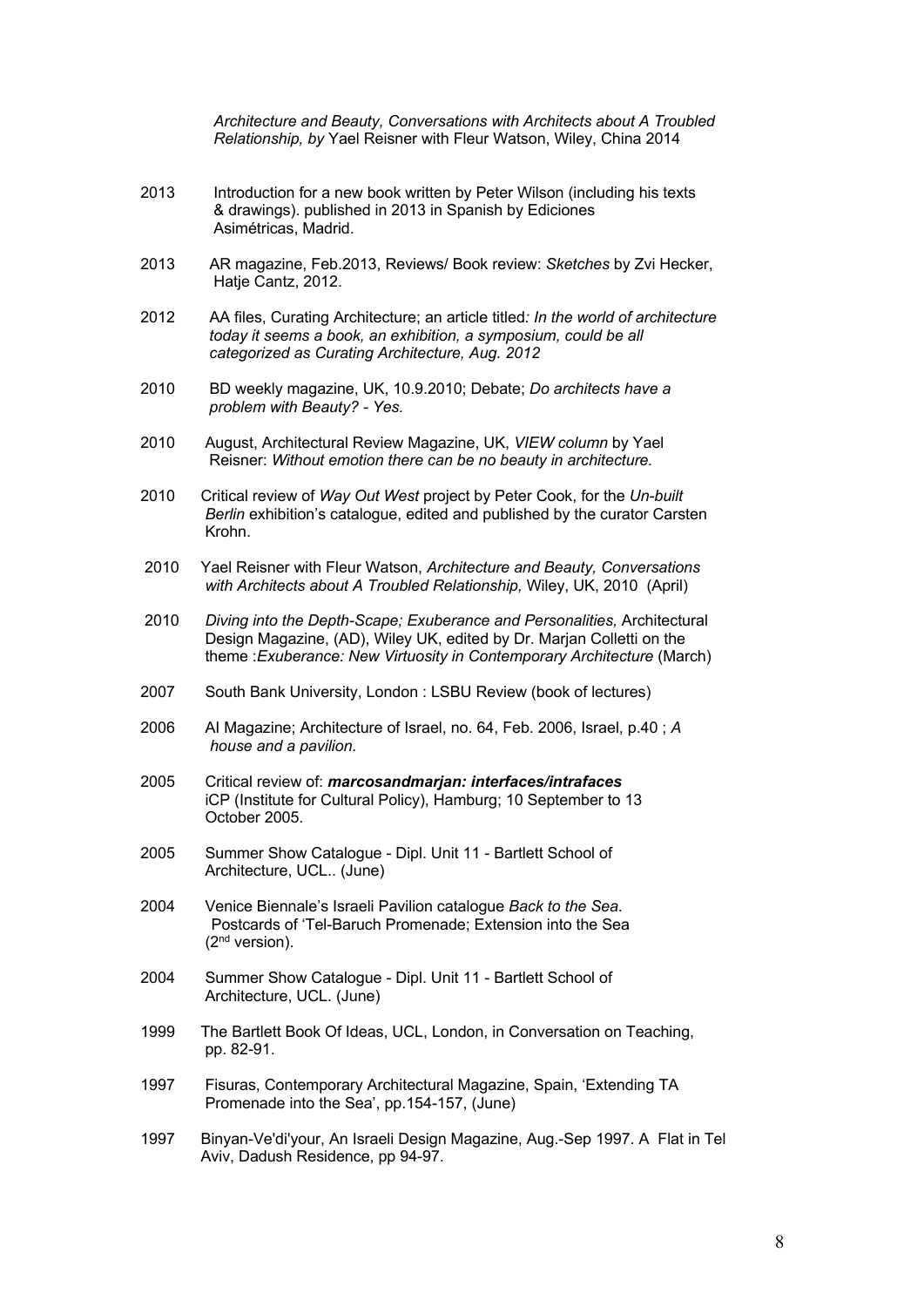- 1991 Ha'ir Tel-Aviv; Cultural supplement, (27.12.91) -'Extending T.A Promenade into the Sea' - Exhibition Review, By Esther Zandberg.
- 1991 Ha'aretz,, (18.12.91), 'Extending T.A Promenade into the Sea'- exhibition Review By the Art Critic : Smadar Shefi.
- 1990 Art Random, Peter Cook; *Conversations.* Editor K.Tsuzoki,Japan.Kyoto Shoin International, 1990. In section: 'Conversation In Frankfurt'; A proposal for Luciano Berio's House designed by Y.Reisner.
- 1990 Ha'ir Tel Aviv; cultural supplement, Feb.1990 'Architecture and Art; A Mutual Feedback'; -Exhibition Review By Art Critic S. Shaked.

### *Lectures, Workshops and Seminars*

- 202**1** Contracted to teach a 3-day intensive PhD seminar, in June 2021**,** at the Doctoral Programme Architecture**,** Faculty of Architecture in Innsbruck University**,** UIBK.
- 2019 Teaching a seminar on *Beauty Matters*, at the Estonian Art Academy, School of architecture, Tallinn.
- 2017 A lecture at the [Un]timely Aesthetics conference, Innsbruck University, entitled:  *Beauty Matters: The Enigma, The Cultural Bias & The Timely Pursuit of New Beauties while Generating Design today in Post-Digital Architecture.*
- 2017 A lecture at the conference MORE Congress; expanding architecture from a gender-based perspective. III International Conference on Gender and Architecture in Florence. Lecture title`; *The beauty enigma, its new magnitude in*  *sustainable architecture and the possible repercussions on innovative design process.*
- 2016 A lecture at Valencia University Universitat Politècnica de València (ETSA-UPV) - entitled: *Yael Reisner, A Portrait of an Architect, 2016*
- 2016 A lecture at Düsseldorf University of Applied Sciences, Peter Behrens School of the Arts, Area of Architecture and Design. Lecture's title: *Beauty, its Enigma, Relevance, and our Active Relationship with it.*
- 2016 A lecture at the RIBA as part of the book launch *Nanotecture, Tiny Built Things,*  **by Phaidon.**
- 2015 A lecture at the *Tangible Utopias* conference, invited by

Prof. Volker Giencke, studio3 Institute for Experimental Architecture, at Innsbruck

University.

- 2014 A lecture at Kengo Kuma Lab, University of Tokyo.
- 2014 A lecture at IAAC, Barcelona, Spain, with Mauel Jimenez Garcia (Bartlett) Title: *Computing, Making, Sensing.*
- 2013 A keynote lecture On the Pursuit of Beauty in Architecture- at the International conference and annual meeting of the Nordic Association for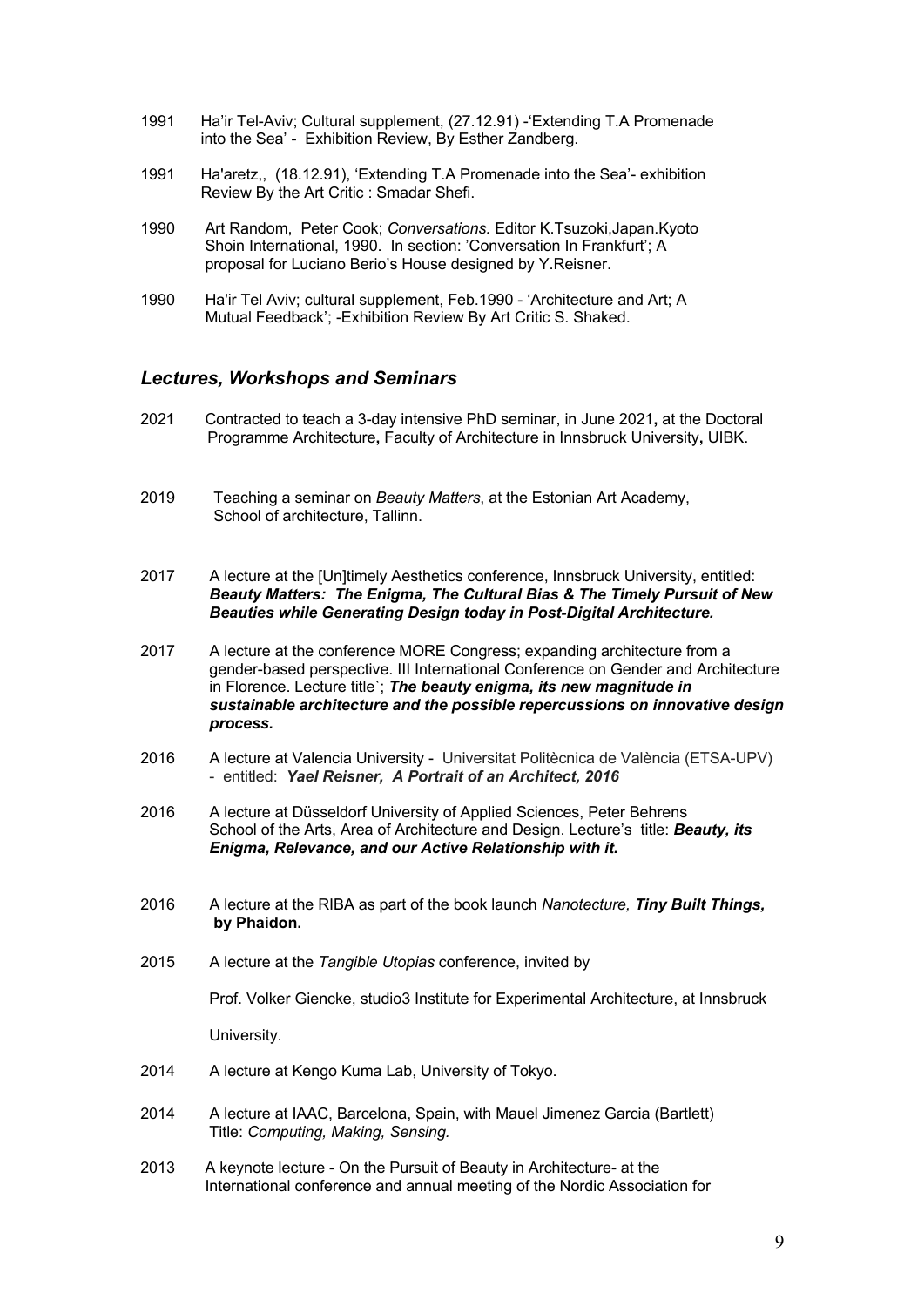Architectural Research in collaboration with the Faculty of Architecture and Fine Arts, Trondheim, Norway.

- 2013 A seminar in ESA, Paris; *Well being, Beauty, Emotions and Sustainable Architecture.*
- 2011 A **design workshop**, Bond University, Gold Coast, Australia
- 2011 A **lecture**, Bond University, Gold Coast, Australia
- 2011 A lecture at the UDK Berlin, Monday Lecture Series*: On Emotional Beauty in Contemporary Architecture.*
- *2011* **Juror** at the Students' Thesis Projects Reviews in April, at SCI Arc, Los Angeles*.*
- 2011 A lecture and **Seminar** at Lund University, Architecture and the built environment: *On Emotional Beauty in Contemporary Architecture.*
- 2011 A **Seminar** given at the Technion, Haifa, Faculty of Architecture: *On Emotional Beauty in Contemporary Architecture.* (in Hebrew)
- 2010 A lecture: *Why enthuse over Beauty and the Sublime in the 21st Century? Work and research; 1988-2010.* Given in Kyoto Seika University, Kyoto, Japan.
- 2010 A lecture in Tokyo; *Architecture and Beauty, A Troubled Relationship..*
- 2010 A lecture *Architecture and Beauty, A Troubled Relationship.* at Chalmers University of Technology in Gothenburg, Sweden.
- 2010 A lecture entitled: *Above The Horizon* in a symposium named *Coast; Architecture by/on/in the Sea*, in Bournemouth at the Arts University College.
- 2010 'Meet the author' lecture at 'Sipur Pashut' bookshop, Neve Zedek, Tel Aviv, Israel.
- 2010 A lecture at the Israeli Association of the United Architects, Jaffa, Israel.
- 2010 An eight-session **seminar** at the AA, London, during the autumn term, entitled: *Architecture and Beauty, A Troubled Relationship.*
- 2010 A workshop at the AIACE conference in Istanbul; *Istanbul: Layers of history, culture, architecture.*
- 2009 Two months summer term **seminar** at SCI-Arc , LA, on the Architects' complex with the visual culture, entitled: *Architecture and Beauty, A Trouble Relationship.*
- 2008 Three week design **workshop** on the theme of *Self-expression and Aesthetics as Formative Generators of Architecture* at Lund University, Sweden.
- 2007 Inaugural Lecture *The suppression of the 'I',* 2007-08 series, South Bank University, London.
- 2007 Three weeks design **workshop** entitled *Architectural Experience through Appearance* at SCI-Arc – Southern California Institute of Architecture, LA.